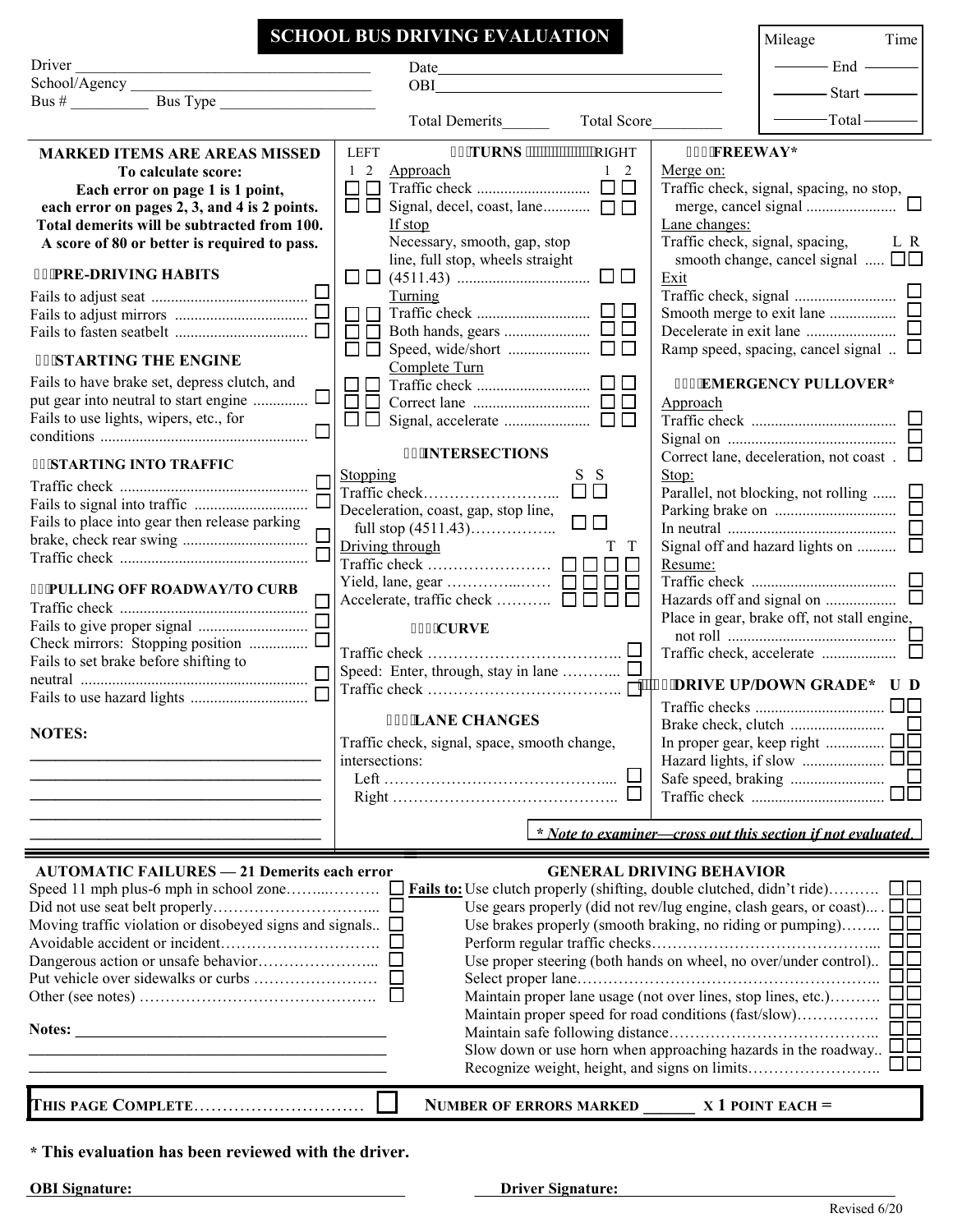

### **MARKED ITEMS ARE AREAS MISSED**

Left Number Performed R

| ٠ | U | I |  |  |  |
|---|---|---|--|--|--|
|   |   |   |  |  |  |

### **APPROACH**

# **LOADING**

| □ Set parking brake ……………………………………………………………………………………………□ |  |
|----------------------------------------------------------|--|
|                                                          |  |
| Recommend checking the right side mirror at this point   |  |
|                                                          |  |
|                                                          |  |
|                                                          |  |
|                                                          |  |
|                                                          |  |
|                                                          |  |
|                                                          |  |
|                                                          |  |

# **RESUME**

| <b>Look for late arrivals</b> |  |  |  |
|-------------------------------|--|--|--|
|                               |  |  |  |
|                               |  |  |  |
|                               |  |  |  |

|                    |                                | <b>OBI SCORING 3 POINTS EACH</b> |
|--------------------|--------------------------------|----------------------------------|
| THIS PAGE COMPLETE | <b>NUMBER OF ERRORS MARKED</b> | $X$ 2 POINTS EACH $=$            |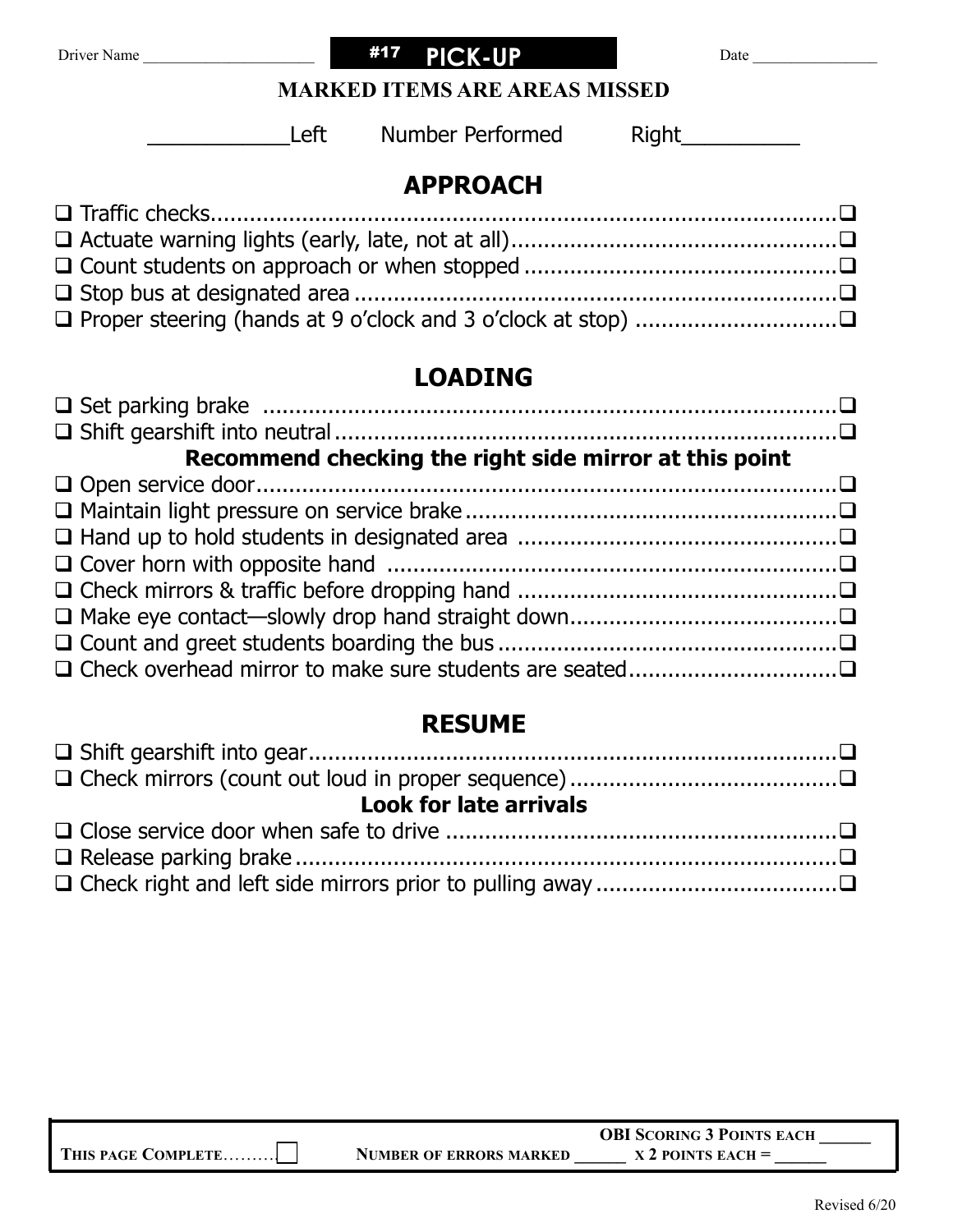| Driver Name |  |
|-------------|--|
|-------------|--|

#17 DISCHARGE

Driver Name \_\_\_\_\_\_\_\_\_\_\_\_\_\_\_\_\_\_\_\_\_\_ Date \_\_\_\_\_\_\_\_\_\_\_\_\_\_\_\_

| <b>MARKED ITEMS ARE AREAS MISSED</b> |  |  |  |
|--------------------------------------|--|--|--|
|--------------------------------------|--|--|--|

Left Number Performed Right

# **APPROACH**

| <b>UNLOADING</b>                                                                                                                                      |  |  |  |  |  |
|-------------------------------------------------------------------------------------------------------------------------------------------------------|--|--|--|--|--|
|                                                                                                                                                       |  |  |  |  |  |
| GIVE DISCHARGING STUDENTS PROPER INSTRUCTIONS (PLACE OF SAFETY), ETC                                                                                  |  |  |  |  |  |
| $\Box$ "Walk 10 steps or more along the side of the roadway to the front of the bus<br>and wait there for my hand signal".                            |  |  |  |  |  |
| $\Box$ "When I drop my hand, I want you to walk to the center of the road (traffic edge)                                                              |  |  |  |  |  |
| and stop there to check traffic on your own before crossing".<br>□ "If it is safe, go directly to your place of safety which is_______________".<br>□ |  |  |  |  |  |
| "I want you to remain there until the bus leaves".                                                                                                    |  |  |  |  |  |
| $\Box$ "If I blow the horn, that means danger. Re-check traffic, if you see nothing,<br>$\Box$<br>look back to me for further instructions".          |  |  |  |  |  |
|                                                                                                                                                       |  |  |  |  |  |
|                                                                                                                                                       |  |  |  |  |  |
| $\Box$ Check traffic before dropping hand                                                                                                             |  |  |  |  |  |
| $\Box$ Make eye contact—slowly drop hand straight down                                                                                                |  |  |  |  |  |
| <b>RESUME</b>                                                                                                                                         |  |  |  |  |  |
|                                                                                                                                                       |  |  |  |  |  |
|                                                                                                                                                       |  |  |  |  |  |
|                                                                                                                                                       |  |  |  |  |  |
| $\Box$ Release parking brake                                                                                                                          |  |  |  |  |  |
|                                                                                                                                                       |  |  |  |  |  |

|                    |                                | <b>OBI SCORING 3 POINTS EACH</b> |
|--------------------|--------------------------------|----------------------------------|
| THIS PAGE COMPLETE | <b>NUMBER OF ERRORS MARKED</b> | $X$ 2 POINTS EACH $=$            |